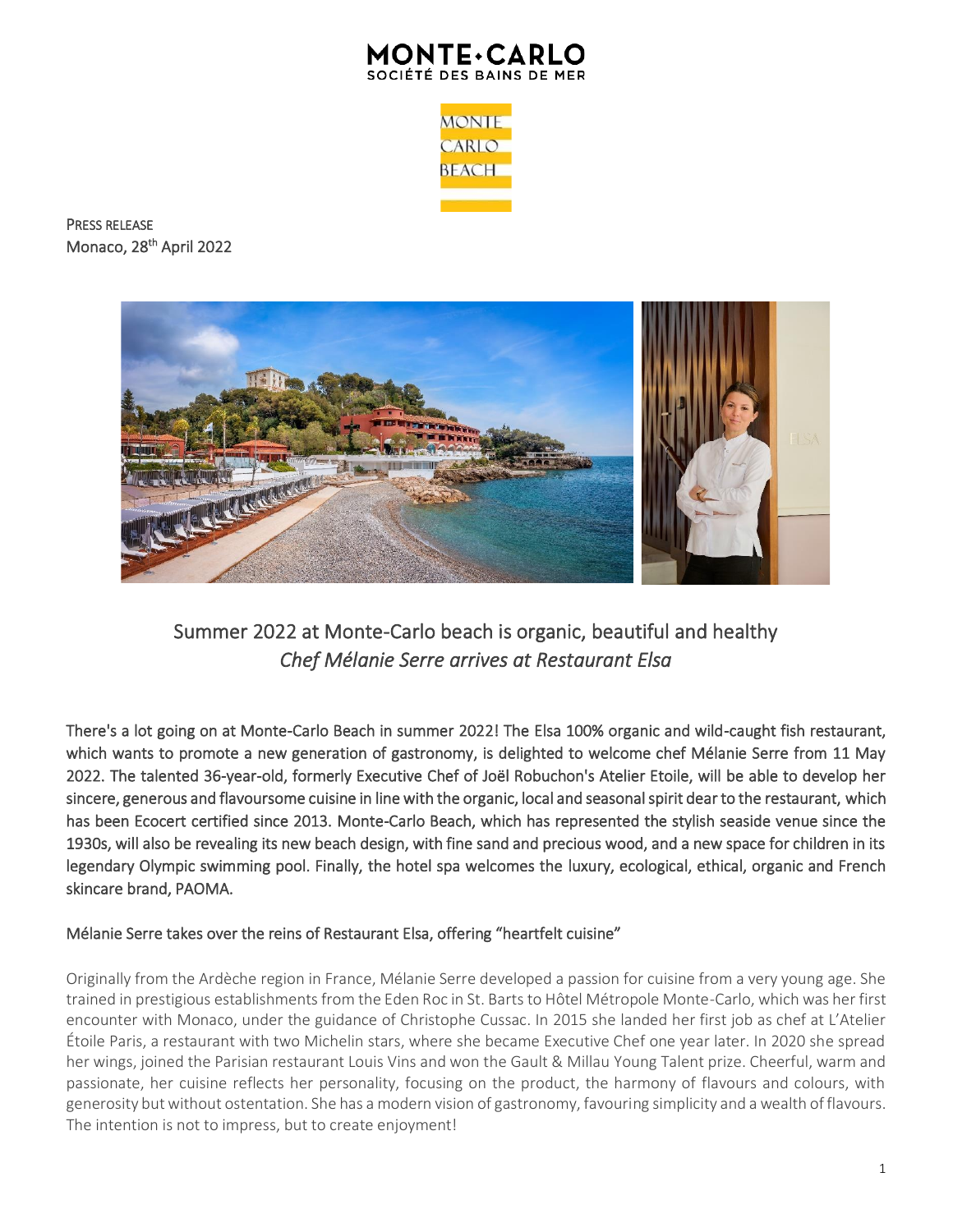"*I'm delighted and very enthusiastic to come back to Monaco and to work with the talented team at Elsa and in close collaboration with exceptional local producers, such as Domaine d'Agerbol and Jardin des Antipodes. I particularly like all the work from field to fork, varying the inspirations around seasonal fruits and vegetables, completely enhancing the products, with respect and recognition for what the land and sea provide us,"* comments Mélanie Serre.

*"Monte-Carlo Beach is loyal to its approach combining organic and local produce and reducing waste for enhanced flavours, preserved health and authentic well-being by nature. Mélanie Serre won us over, just like she will delight the hearts and taste buds of Elsa customers, where the season promises to be rich in flavours and surprises!"* adds Danièle Garcelon, General Manager of Monte-Carlo Beach.



To be enjoyed from 11 May, these three signature dishes in particular: . Carrots with cumin, vegetable leaf pesto, orange and ginger juice

. Cockles and clams in cannelloni, lettuce velouté, Brousse goat's cheese and Vermouth sauce

. Fillet of red mullet, potato gnocchi, peppery baby rocket and black garlic condiment

*Cockles and clams in cannelloni, lettuce velouté, Brousse goat's cheese and Vermouth sauce*

#### *[Download restaurant menu](https://montecarlosbm-my.sharepoint.com/:b:/g/personal/m_dalzon_sbm_mc/EQGy3bd_fYJNsvVuad8FiA8BUiWcIzXRr3JQmdDy2I5_Kw?e=SmF4gO)*

### Monte-Carlo Beach, a paradise between the sea and the pine trees, reveals its new look

A villa on the seafront connected to nature, Monte-Carlo Beach is the stylish seaside venue *par excellence*, an unmissable stopover, both for club members and customers from all over the world. In 2021, the hotel revealed its new beach, in the image of its original 1930s' beach, while protecting the site thanks to a positive biodiversity reef dyke. For the 2022 season, the beach unveils a 200-metre ribbon of fine sand and a new, elegant and comfortable wooden structure with a magnificent view of the bay and La Vigie. The furniture in the 180 Beach Club tents has been completely renewed to create a space in perfect harmony with its environment. A soothing interlude with only the Mediterranean on the horizon; a sunny and replenishing retreat in an unspoilt setting.

Monte-Carlo Beach cares about the environment and is committed to protecting local biodiversity. Pointe de la Vigie, within the establishment, and its superb pine forest is an LPO (Bird Protection League) refuge. Monte-Carlo Beach has built several nesting sites where more than 20 different bird species including 10 nesting and 15 protected species are welcomed.

The commitments of Monte-Carlo Beach were recently rewarded by the first "Hotel & Lodge Green" special prize. This new category honoured by the editorial teams and the judging panel of the "Hotel & Lodge Awards 2022" this year awarded Monte-Carlo Beach, in particular for to its zero-plastic and waste recycling policy and its drastic energy and water management.

### Monte-Carlo Beach welcomes PAOMA, first luxury skincare brand that is ecological, ethical, organic and made in France

Designed as a natural, efficient and sustainable beauty ritual, PAOMA harvests the best of nature and makes unique, organic-certified formulas which cherish all skin types and nurture well-being. The entire PAOMA brand is COSMEBIOlabelled and COSMOS Organic-certified by ECOCERT, with 99 to 100% of natural origin ingredients and made in France. All PAOMA products come in pink lacquered recyclable and refillable containers, and the products that need to be rinsed off are accompanied with PAOMA 100% organic cotton washable squares. This approach is completely consistent with that of Monte-Carlo Beach, where taking care of oneself and the environment is a natural part of everyday life.